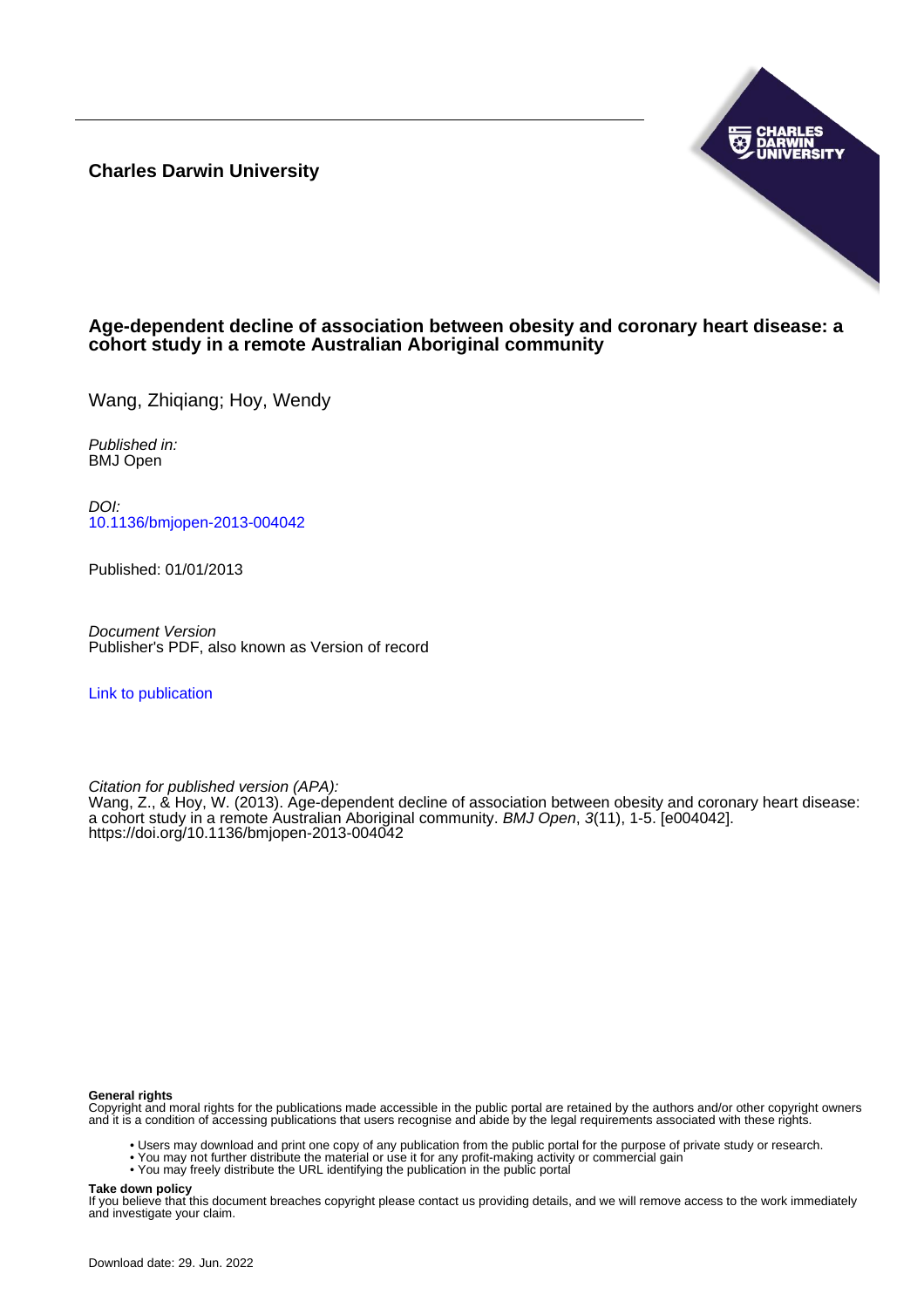To cite: Wang Z, Hoy WE. Age-dependent decline of association between obesity and coronary heart disease: a cohort study in a remote Australian Aboriginal community. BMJ Open 2013;3:e004042. doi:10.1136/bmjopen-2013-

▶ Prepublication history for this paper is available online. To view these files please visit the journal online [\(http://dx.doi.org/10.1136/](http://dx.doi.org/10.1136/bmjopen-2013-004042) [bmjopen-2013-004042](http://dx.doi.org/10.1136/bmjopen-2013-004042)).

Received 16 September 2013 Revised 25 October 2013 Accepted 1 November 2013

004042

# **BMJ Open Age-dependent decline of association** between obesity and coronary heart disease: a cohort study in a remote Australian Aboriginal community

Zhiqiang Wang, Wendy E Hoy

### ABSTRACT

**Objective:** To determine whether the association between obesity and coronary heart disease (CHD) in Aboriginal adults depends on age.

Design, setting and participants: A cohort study with up to 20 years of follow-up of 849 participants aged 18–76 years in a remote Aboriginal community in the Northern Territory of Australia.

Main outcome measures: Newly diagnosed CHD cases were identified through hospital records according to ICD codes during the follow-up period. Cox proportional hazard model was used to assess whether the association between obesity and CHD depends on age.

Results: During the follow-up period, 171 participants were diagnosed with CHD. On an average, the incidence rate of CHD increased with the increasing baseline BMI, 11.3%, 16.3% and 20.2% for normal weight, overweight and obese groups, respectively. HR of CHD for obesity were 2.6 (95% CI 1.1to 6.3), 1.2 (0.7 to 2.0) and 0.5 (0.1 to 2.1) for those <40, 40–59 and 60+ years, respectively. HRs corresponding to 1 SD increase in BMI were 1.4 (1.0 to 2.0), 1.2 (1.0 to 1.5) and 0.8 (0.5 to 1.2) for those <40, 40–59 and 60 + years, respectively. The interaction terms between age and BMI as category variables or as a continuous variable were statistically significant.

**Conclusions:** The association between obesity and CHD is stronger for younger adults than for older adults in Aboriginal Australians in the remote community. Our findings suggest that weight control efforts may produce more beneficial effects in CHD prevention in young adults than in older adults.



School of Medicine,

Herston, Queensland,

Correspondence to Dr Zhiqiang Wang; z.wang@uq.edu.au

Australia

#### **INTRODUCTION**

Centre for Chronic Disease, University of Queensland, It has been well established that overweight and obesity increase the risk of mortality and coronary heart disease (CHD) in a number of studies over several decades.<sup>1-8</sup> Weight reduction has been found to be beneficial in reducing the CHD risk among overweight and obese people. $9-11$  It has been suggested the effect of body mass index (BMI) on

#### Strengths and limitations of this study

- $\blacksquare$  Major strength of the study is the long-term follow-up in a unique high-risk remote Aboriginal community.
- $\blacksquare$  However, since body mass index (BMI) was estimated only once at one age point for each participant, the effect of BMI changes on CHD risk could not be directly assessed.
- Another limitation is that the generalisability of the findings needs to be further verified as this study was conducted in a single Aboriginal community.

cardiovascular disease mortality is modified by age.<sup>12</sup> A recent analysis by the Emerging Risk Factors Collaboration of a database of over 200 000 participants in 51 studies from 17 countries shows that the strength of the association between BMI and CHD was stronger for younger adults than for older  $\alpha$ dults.<sup>13</sup> On the other hand, a study on obesity and mortality in the USA suggested that the diminishing obesity–mortality association with age was confounded by age at survey and cohort effects, and once those factors were accounted for, the obesity–mor-<br>tality became stronger with  $\text{age.}^{14}$ tality became stronger with Understanding the presence of such effect modification by age is important for directing prevention efforts and prioritising public health education. Aboriginal Australians have a high risk of CHD and their CHD is diagnosed at a younger age than non-Aboriginal people.<sup>15</sup> It is still not known whether obesity has different effects on CHD risk among Aboriginal people of different ages. The objective of this study was to determine whether age modifies the association between BMI and CHD risk. We analysed the cohort data with up to 20 years follow-up from a remote Aboriginal community in the Northern Territory of Australia.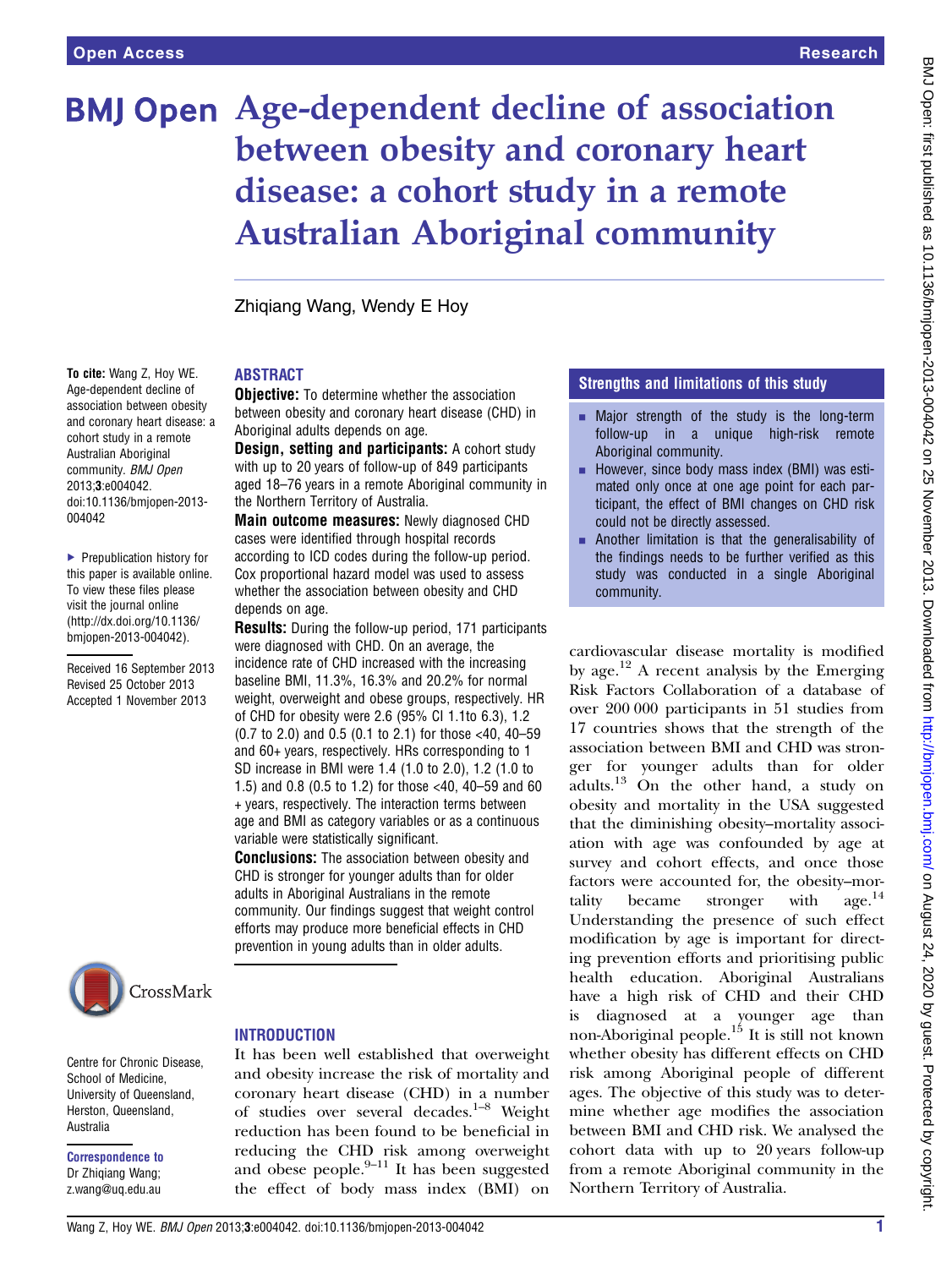## **METHODS**

## Participants and CHD events

This is a prospective cohort study with up to 20 years of follow-up. Participants were recruited from a remote Aboriginal community in the Northern Territory of Australia from 1992 to 1995. Weight and height were measured for 849 participants aged 18–75 years and who were free from clinically apparent CHD at baseline, representing over 80% of those within the age range in the region. Those participants were followed up until 31 May 2012. During the follow-up period, new CHD events were identified through hospital records using the International Classification of Diseases codes (ICD 9 codes 410–414, and ICD 10 codes I20–I25), including myocardial infarction (410, I21), angina pectoris (411, I20) and other ischaemic heart disease (413, 414, I22, I23, I24 and I25). Deaths and their causes during the follow-up period were determined through a list of death records maintained at the community clinics. For those participants who reached a CHD event or died from non-CHD causes during the follow-up, their follow-up time was the period from the age of their initial screening visit to the age of the first CHD event or death. Others who survived the follow-period were censored at 31 May 2012. Because individual hospital registration numbers which we used to track study participants were unique throughout the Northern Territory, we were able to capture their hospitalisation records even if our study participants had moved outside the local region. The chance of being hospitalised outside the Northern Territory was extremely low, if any, for people in this remote isolated region. Those without hospital and death records were regarded as free from CHD during the follow-up period.

#### Baseline BMI measurements

Height and weight were measured for study participants at baseline during 1992–1995. Height was measured to the nearest 0.5 cm without shoes. Weight was measured to the nearest 0.1 kg with participants wearing light clothes only and without shoes. BMI was defined as weight divided by height squared  $(kg/m^2)$ . Since those measurements had been taken several years before the development of CHD, BMI readings were not biased by the presence of CHD endpoints.

## Statistical analysis

The data were partitioned into age bands of  $<40$ ,  $40-59$ and 60+ years throughout the follow-up. For those whose age fell into two age bands during the follow-up period, their total follow-up time was subdivided and allocated into the corresponding age bands as described by Clayton and Hills.<sup>16</sup> We calculated the incidence rates of CHD according to their baseline BMI values: <25, 25– 29.9 and 30+  $\text{kg/m}^2$ . HRs of CHD for obesity and 1 SD increase in BMI were calculated with Cox proportional hazards models adjusting for baseline age and gender. We assessed effect-modification with a formal test of the interaction term between age and BMI (or obesity). To further control the effect of competing risk of non-CHD death, we used a competing-risks regression method<sup>17</sup> to estimate the HRs. All analyses were performed with Stata SE V.12.1.<sup>18</sup>

# RESULTS

Table 1 shows the characteristics of the study participants with different baseline BMI levels. Those obese participants were more likely to be women. They also had higher levels of systolic and diastolic blood pressure, and higher prevalence of known diabetes but lower prevalence of cigarette smoking and alcohol drinking at baseline.

During the follow-up period of 12 398 person-years in 849 participants, 128 died from non-CHD causes and 171 were diagnosed with CHD. Table 2 shows the detailed follow-up time and the number of cases by age and BMI groups. On an average, the incidence rates of CHD, which increased with the increasing baseline BMI, were 11.3%, 16.3% and 20.2% for normal weight, overweight and obese groups, respectively.

|                           | Baseline BMI (kg/m <sup>2</sup> ) |                    |                 |  |  |  |
|---------------------------|-----------------------------------|--------------------|-----------------|--|--|--|
|                           | Normal weight <25                 | Overweight 25-29.9 | Obese $\geq$ 30 |  |  |  |
| <b>Number</b>             | 524                               | 200                | 125             |  |  |  |
| Male, $n$ $(\%)$          | 285 (54.4)                        | 100(50.0)          | 40(32.0)        |  |  |  |
| Age, years                | 34.2(13.1)                        | 36.0(11.1)         | 35.5(9.5)       |  |  |  |
| Weight, kg                | 57.0 (9.5)                        | 74.8(7.1)          | 91.1(11.9)      |  |  |  |
| Height, cm                | 166.3(7.9)                        | 165.9(7.4)         | 164.8(8.5)      |  |  |  |
| BMI, $kg/m2$              | 20.5(2.6)                         | 27.2(1.3)          | 33.5(3.2)       |  |  |  |
| Waist c., cm              | 81.6(9.5)                         | 97.0(7.2)          | 110.5(9.4)      |  |  |  |
| Systolic pressure, mm Hg  | 119.2 (18.5)                      | 125.8 (18.0)       | 126.4 (18.9)    |  |  |  |
| Diastolic pressure, mm Hg | 73.0 (13.6)                       | 77.7 (12.6)        | 79.7 (15.7)     |  |  |  |
| Smoking, n (%)            | 422 (80.5)                        | 137 (68.5)         | 75 (60.0)       |  |  |  |
| Drinking, $n$ $(\%)$      | 328(62.6)                         | 117 (58.5)         | 53 (42.4)       |  |  |  |
| Known diabetes, n (%)     | 46(8.8)                           | 25(12.5)           | 23(18.4)        |  |  |  |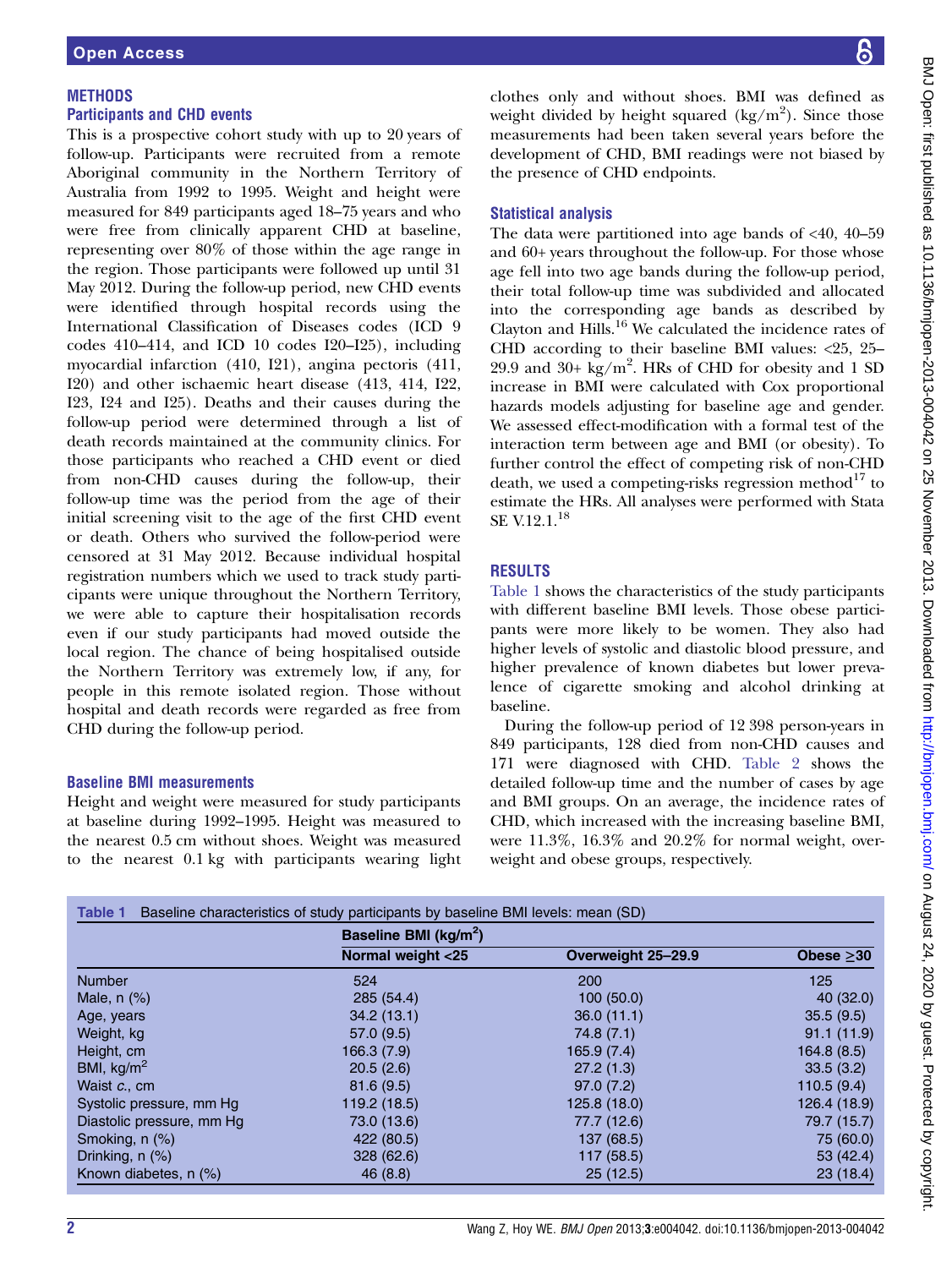| Table 2<br>Incidence rate of CHD (per 1000 person-years) by age groups and baseline BMI values |                      |               |      |                     |               |      |                     |               |      |  |
|------------------------------------------------------------------------------------------------|----------------------|---------------|------|---------------------|---------------|------|---------------------|---------------|------|--|
|                                                                                                | <b>Normal weight</b> |               |      |                     | Overweight    |      |                     | <b>Obese</b>  |      |  |
| Age (years)                                                                                    | <b>Person-years</b>  | <b>Events</b> | Rate | <b>Person-years</b> | <b>Events</b> | Rate | <b>Person-years</b> | <b>Events</b> | Rate |  |
| <40                                                                                            | 4354                 | 16            | 3.7  | 1249                | 8             | 6.4  | 742                 | 9             | 12.1 |  |
| $40 - 59$                                                                                      | 2795                 | 52            | 18.6 | 1446                | 31            | 21.4 | 925                 | 25            | 27.0 |  |
| $60+$                                                                                          | 526                  | 19            | 36.1 | 247                 | 9             | 36.4 | 115                 | 2             | 17.3 |  |
| Total                                                                                          | 7675                 | 87            | 11.3 | 2942                | 48            | 16.3 | 1782                | 36            | 20.2 |  |

A rising trend in CHD risk with increased BMI was observed in younger age groups (figure 1). Estimated HRs with adjustment of baseline age, gender, known diabetes and smoking status are shown in table 3. For those younger than 40 years, adjusted HRs for overweight and obesity were 1.5 (95% CI 0.6 to 3.5) and 2.6 (95% CI 1.1 to 6.3), respectively, with BMI <25 kg/m<sup>2</sup> as the reference group. For those aged 40–59 years, their HRs of CHD were 1.1 (95% CI 0.7 to 1.8) and 1.2 (95% CI 0.7 to 2.0) for overweight and obesity, respectively. However, for those aged 60 years or older, the CHD risk for normal BMI group was as high as those for overweight and obese groups and no increasing trend in CHD risk with increasing BMI was observed in this age group. To assess whether the association between BMI and CHD risk depended on age and gender, we tested the interaction terms of BMI with age and gender in the Cox proportional hazard models. The overall test for interaction terms between age and BMI categories was statistically significant (p=0.012).

When BMI was treated as a continuous variable, the HRs corresponding to 1 SD increase in BMI decreased with increasing age, 1.4, 1.2 and 0.8 for those younger



Figure 1 Incidence of coronary heart disease by age and body mass index in Aboriginal adults.

than 40, 40–59 and 60 years or older, respectively. The interaction term between age and BMI as a continuous variable was also statistically significant (p=0.011).

Further adjusting for competing risk of non-CHD deaths, the pattern of the association between CHD and BMI either as a continuous variable or as categorical variables remained similar (table 4). The association was stronger for younger adults than for older adults with a statistically significant interaction term between age and BMI.

## **DISCUSSION**

In this cohort study with up to 20 years follow-up, we found that age is a strong effect-modifier for the association between obesity (or BMI) and CHD in Aboriginal people. The association between obesity and CHD declined with age. The younger they are, the stronger the association between BMI and CHD. Among adults under 40 years, the risk of CHD is 2.6 times in obese individuals as in those with BMI  $\langle 25 \text{ kg/m}^2$ , but there is no significant association between obesity and CHD among those 60 years or older. Our findings suggest that the effect of obesity on development of CHD is stronger in younger people than in older people.

It has been well established that the people with high BMI have a high risk of  $CHD<sub>2</sub><sup>2–8</sup>$  but a very few studies have assessed the effect modification of the BMI-CHD association by age. The Emerging Risk Factors Collaboration group suggested that age is a strong effect modifier for BMI-CHD association.<sup>13</sup> They reported that the HRs for CHD associated with per 1 SD increase in BMI decreased with increasing age, from 1.41 for their youngest group (40–59 years) to 1.23 for 60–69 and 1.12 for  $70$  years or older.<sup>13</sup> In our study, we used different age groups because CHD occurred at younger ages in Aboriginal people.<sup>15</sup> Nevertheless, the pattern of effect modification by age in our study was similar to that reported by the Emerging Risk Factors Collaboration group. To our knowledge, this is the first study to assess effect modification by age in a high-risk indigenous population.

It has also been reported that excess body weight increases the risk of death from any cause and from cardiovascular disease and the relative risk with greater body weight is higher among younger participants in a study of US adults.<sup>12 19</sup> However, a study by Masters et al. suggested that survey-based estimates of age patterns in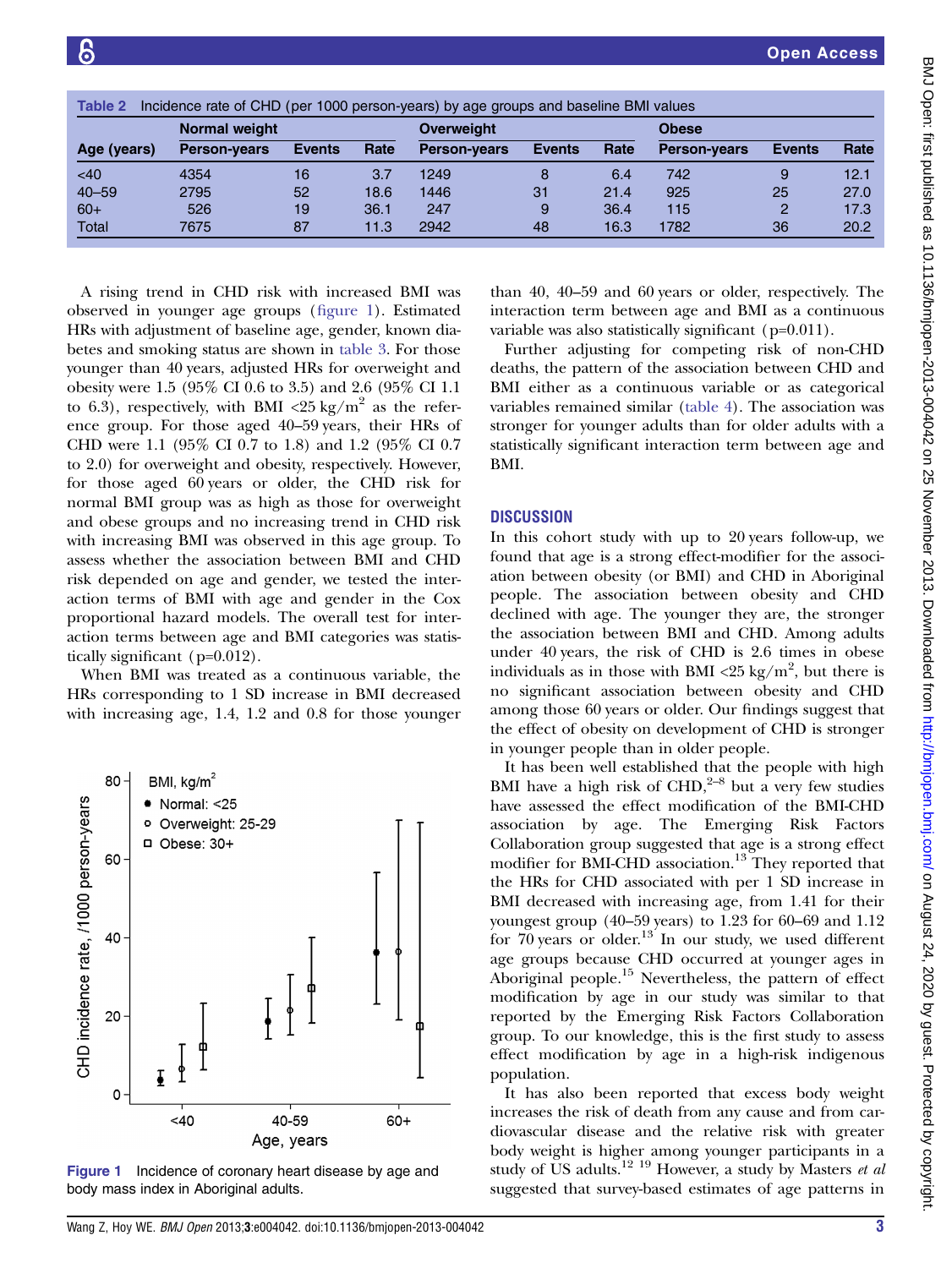BMI–CHD relationship.

| Age (years)                                      | Overweightt<br><b>HR (95% CI)</b>                                                                                                                                                                                                                                                                           | <b>Obeset</b><br><b>HR (95% CI)</b>                                             | <b>Interaction</b><br>p Value‡ | <b>BMI (1 SD)</b><br><b>HR (95% CI)</b>                                                                                                                                                                                                                                                     | <b>Interaction</b><br>p Value§ |
|--------------------------------------------------|-------------------------------------------------------------------------------------------------------------------------------------------------------------------------------------------------------------------------------------------------------------------------------------------------------------|---------------------------------------------------------------------------------|--------------------------------|---------------------------------------------------------------------------------------------------------------------------------------------------------------------------------------------------------------------------------------------------------------------------------------------|--------------------------------|
| <40<br>$40 - 59$<br>$60+$                        | $1.5(0.6 \text{ to } 3.5)$<br>1.1 $(0.7 \text{ to } 1.8)$<br>1.0 $(0.5$ to 2.5)                                                                                                                                                                                                                             | $2.6$ (1.1 to 6.3)<br>1.2 $(0.7 \text{ to } 2.0)$<br>$0.5(0.1 \text{ to } 2.1)$ | 0.012                          | 1.4 $(1.0 \text{ to } 2.0)$<br>1.2 $(1.0 \text{ to } 1.5)$<br>$0.8$ (0.5 to 1.2)                                                                                                                                                                                                            | 0.011                          |
| $t$ With BMI <25 kg/m <sup>2</sup> as reference. | *Adjusted for age, gender, known diabetes and smoking status.<br>‡Interaction between age and BMI as category variables.<br>Sinteraction between age and BMI as a continuous variable.                                                                                                                      |                                                                                 |                                |                                                                                                                                                                                                                                                                                             |                                |
|                                                  | obesity–mortality relationship are confounded by age at<br>survey and cohort membership. When those factors are<br>accounted for, Masters <i>et al</i> <sup>14</sup> concluded that the<br>obesity-mortality relationship becomes stronger with<br>age. However, their conclusions might be due to the mis- |                                                                                 |                                | has been considered to affect CHD risk through its<br>influence on those known risk factors, $27$ we did not<br>adjust for those known risk factors in our analysis.<br>There are several limitations in this study. BMI was esti-<br>mated only once at one age point for each participant |                                |

ge point for each participant and no recent BMI values were taken. Therefore, the effect of BMI changes on CHD risk could not be directly assessed. The CHD cases were identified through routinely documented hospital records during the follow-up period. Under-reporting is possible as some participants with minor CHD events may not be hospitalised and diagnosed as such. However, there is no evidence that such under-reporting could have occurred differently among people with different BMI levels. Another limitation of this study is the small sample size, particularly for the older age group. Although the interaction term for testing the dependence of the BMI–CHD association on age was statistically significant, the association between BMI and CHD in the older age group could not be accurately estimated as reflected by the wide 95% CIs. Finally, the study was conducted in a single relatively homogenous population in one community. It remains to be verified whether our findings can be applied to the general Aboriginal population in Australia.

# **CONCLUSION**

The association between obesity and CHD declines with increasing age and is stronger in young adults than for older adults in Aboriginal Australians. Our findings imply that the efforts of obesity prevention and weight control are more likely to produce beneficial effects on CHD prevention in younger than in older people. Further interventional studies are needed to quantify

| Table 4 HRs of CHD for different baseline BMI levels adjusting for competing risk of non-CHD death |                                   |                                          |                                |                                          |                                |  |
|----------------------------------------------------------------------------------------------------|-----------------------------------|------------------------------------------|--------------------------------|------------------------------------------|--------------------------------|--|
| Age (years)                                                                                        | Overweight*<br><b>HR (95% CI)</b> | Obese <sup>*</sup><br><b>HR (95% CI)</b> | <b>Interaction</b><br>p Valuet | <b>BMI (1 SD)*</b><br><b>HR (95% CI)</b> | <b>Interaction</b><br>p Value‡ |  |
| <40                                                                                                | $1.5(0.6 \text{ to } 3.6)$        | $2.6(1.1 \text{ to } 6.0)$               | 0.026                          | 1.4 $(1.1 \text{ to } 2.0)$              | 0.012                          |  |
| $40 - 59$                                                                                          | 1.2 $(0.7 \text{ to } 1.8)$       | 1.3 $(0.8 \text{ to } 2.1)$              |                                | 1.2 $(1.0 \text{ to } 1.4)$              |                                |  |
| $60+$                                                                                              | 1.2 $(0.6 \text{ to } 2.5)$       | $0.5(0.1)$ to 2.1)                       |                                | $0.8$ (0.5 to 1.2)                       |                                |  |

Adjusted for competing risk of non-CHD death, age, gender, known diabetes and smoking status. †Interaction between age and BMI as category variables.

‡Interaction between age and BMI as a continuous variable.

interpretation of main effect coefficients in the presence of interactions. $20$  In this study, controlling for baseline age did not alter in obesity–mortality relationship in different age groups. Those biases caused by cohort membership that Masters et al proposed were unlikely present because this study was based on the data from a single cohort. Adjusting for the competing risk of non-CHD death and the potential confounding effects of smoking, diabetes and gender did not alter the age pattern of the

It is not clear why the effect of obesity (or higher BMI) on development of CHD declines as people get older. A similar pattern of the age-dependent significant attenuation between obesity and CHD risk factors such as hyperglycaemia, hypertension and dyslipidaemia could partly explain the observed age-dependent decline between obesity and development of CHD. $^{21}$   $^{22}$ This phenomenon, if further confirmed in interventional studies, may have clinical and public health implications of weight control in people of different ages. Our findings stress the importance of weight reduction targeting younger adults for reducing CHD risk in this population. The same amount of weight reduction in younger people may produce more beneficial effects on CHD risk reduction than in their older counterparts. Several other factors have been found to be associated with CHD or cardiovascular disease risk in this population such as C reactive protein<sup>23</sup> and albuminuria<sup>24</sup> in addition to conventional risk factors.<sup>25</sup>  $^{26}$  Since obesity